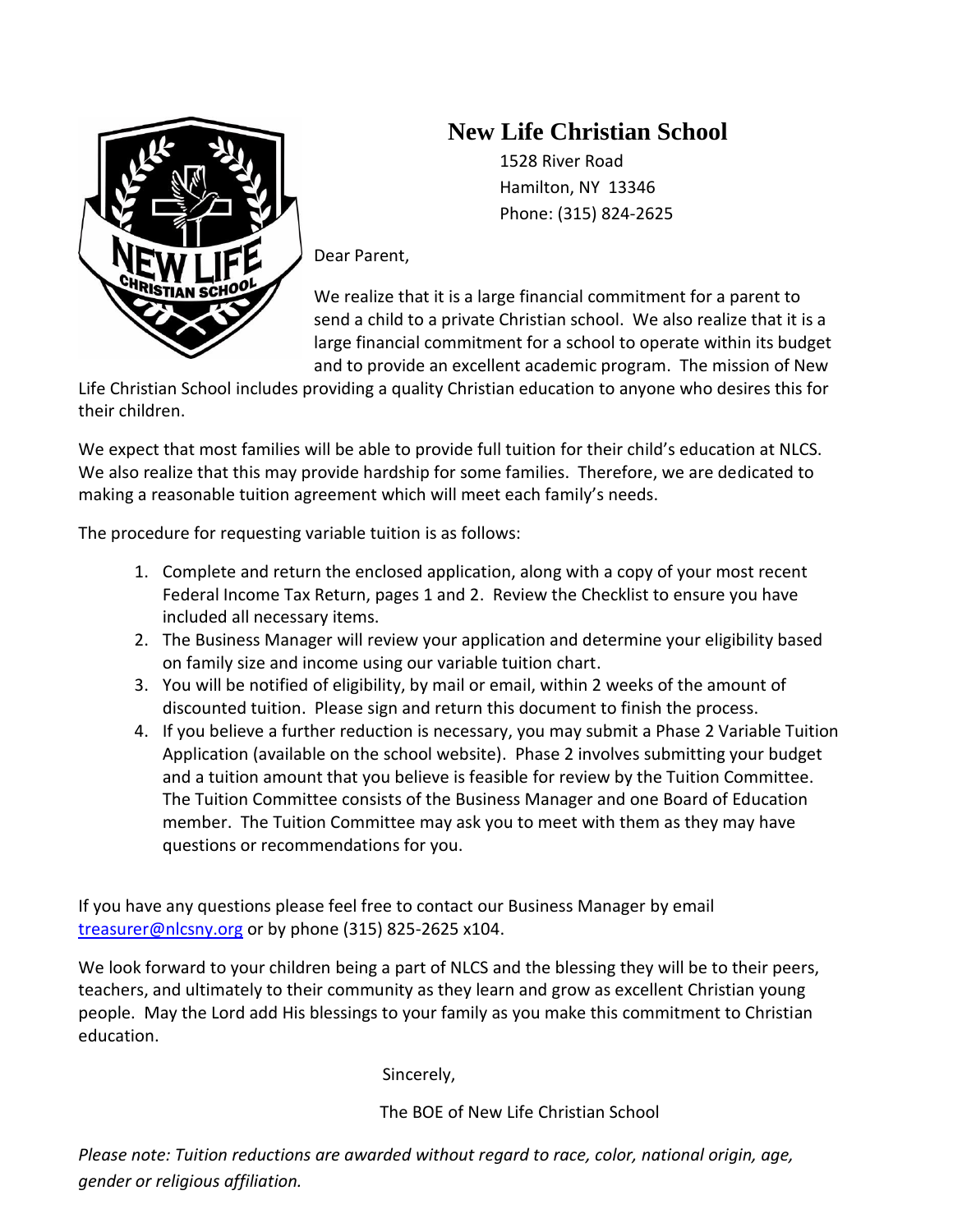| <sup>I</sup> STIAN SCH | <b>NEW LIFE CHRISTIAN SCHOOL</b><br><b>VARIABLE TUITION APPLICATION PACKET</b>                                                                                                                                                   |
|------------------------|----------------------------------------------------------------------------------------------------------------------------------------------------------------------------------------------------------------------------------|
|                        |                                                                                                                                                                                                                                  |
|                        |                                                                                                                                                                                                                                  |
|                        |                                                                                                                                                                                                                                  |
|                        | Names and grades of children attending New Life:<br>1992. The Life: 2002. 2003. The Cameran Manusch of Children attending New Life: 2004. Life: 2004. 2004. 2004. 2004. 2004. 2004. 2004. 2004. 2004. 2004. 2004. 2004. 2004. 20 |
|                        |                                                                                                                                                                                                                                  |

Checklist:

| Your most recent completed Federal Income Tax Return pages 1 and 2. |  |  |
|---------------------------------------------------------------------|--|--|
|                                                                     |  |  |

\_\_\_\_\_\_ If self-employed, a copy of your most recent Schedule SE.

- \_\_\_\_\_\_ Proof of any other income not included on your tax return, such as disability or child support (full list on page 2).
	- If your income has significantly changed as compared to your tax return, please also include your 3 most current pay stubs.
- **Sign and initial the Variable Tuition Commitment Form on page 3.**

Provide names, addresses, and emails of family and friends who may want to know more about New Life and how they can support your student and family.

> **Please keep in mind: This process may take 3 weeks. Be sure to return your completed forms promptly! Registration fees must be paid and tuition arrangements made before your child's first day of school.**

*Please note: Tuition reductions are awarded without regard to race, color, national origin, age, gender or religious affiliation.*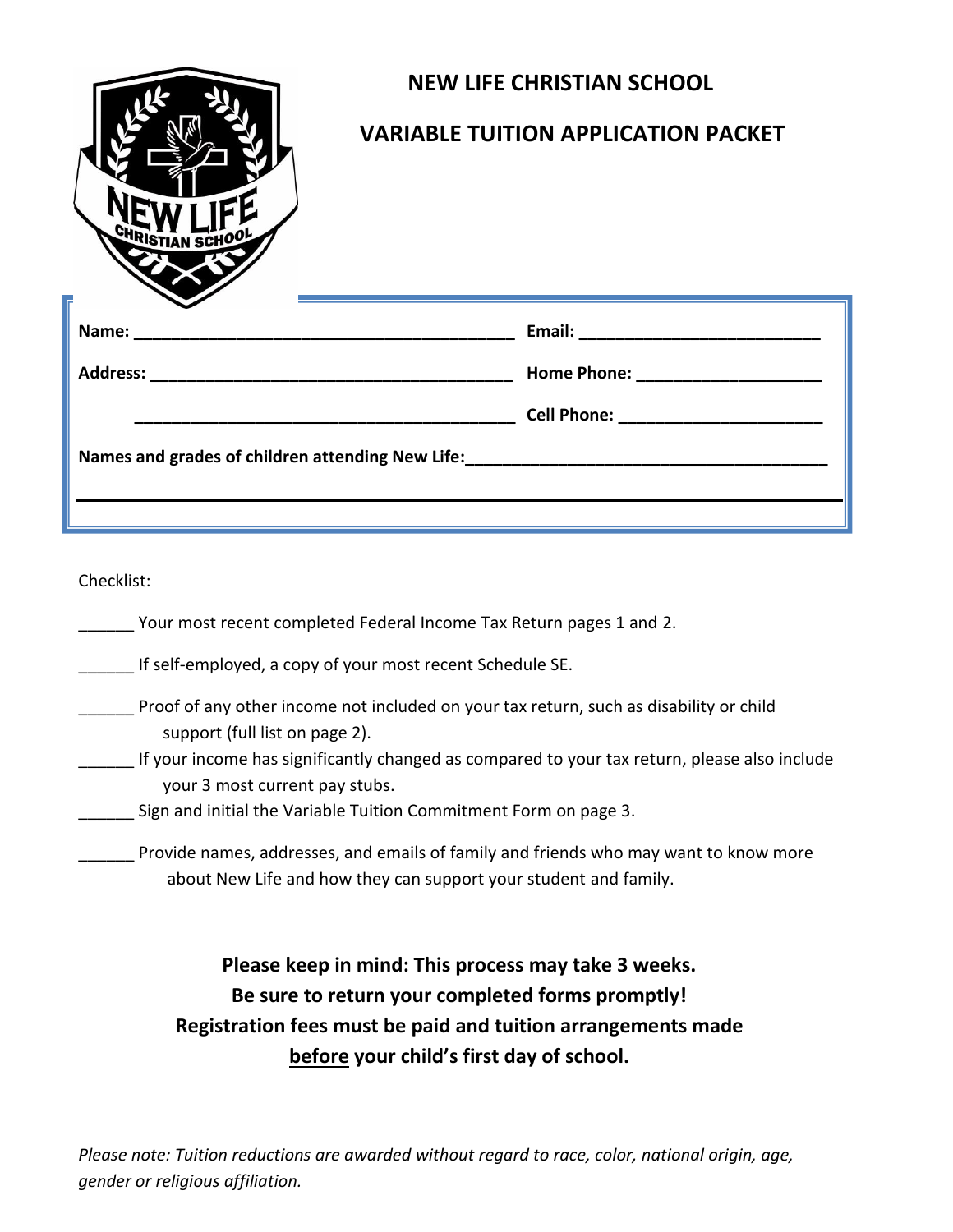Income Worksheet:

| Earned income (Gross)                                                                           | $\mathsf{monthly} \_\_$                                  | yearly $\frac{1}{2}$                                    |
|-------------------------------------------------------------------------------------------------|----------------------------------------------------------|---------------------------------------------------------|
| Pastor's housing allowance                                                                      | monthly $\frac{1}{1}$                                    | yearly $\_\_\_\_\_\_\_\_\_\_\_\_\_\_\_\_$               |
| Interest/investment income                                                                      |                                                          | yearly $\frac{1}{\sqrt{1-\frac{1}{2}}\cdot\frac{1}{2}}$ |
| Spousal/child support                                                                           |                                                          | yearly $\frac{1}{2}$                                    |
| Adoption subsidy (less expenses for special need of child)                                      |                                                          | yearly ____________                                     |
| Social Security (including retirement, disability, SSI)                                         |                                                          |                                                         |
| Disability insurance                                                                            |                                                          | yearly $\frac{1}{2}$                                    |
| Workman's comp                                                                                  | monthly $\frac{1}{\sqrt{1-\frac{1}{2}}\cdot\frac{1}{2}}$ | yearly _____________                                    |
| <b>Retirement benefits</b>                                                                      | monthly _________                                        |                                                         |
| Gifts/inheritances                                                                              | monthly                                                  | yearly $\frac{1}{2}$                                    |
| Business income (less expenses)                                                                 |                                                          | yearly_______________                                   |
| Unemployment                                                                                    | monthly _________                                        | yearly $\frac{1}{2}$                                    |
| Public assistance                                                                               | monthly __________                                       | yearly $\frac{1}{2}$                                    |
| Do you receive: ____________Food Stamps _____________ Medicaid/CHP/FHP ___________HUD/Section 8 |                                                          |                                                         |
| Other income or information we should know:                                                     |                                                          |                                                         |
|                                                                                                 |                                                          |                                                         |
|                                                                                                 |                                                          |                                                         |
|                                                                                                 |                                                          |                                                         |
|                                                                                                 |                                                          |                                                         |

*Please note: Tuition reductions are awarded without regard to race, color, national origin, age, gender or religious affiliation.*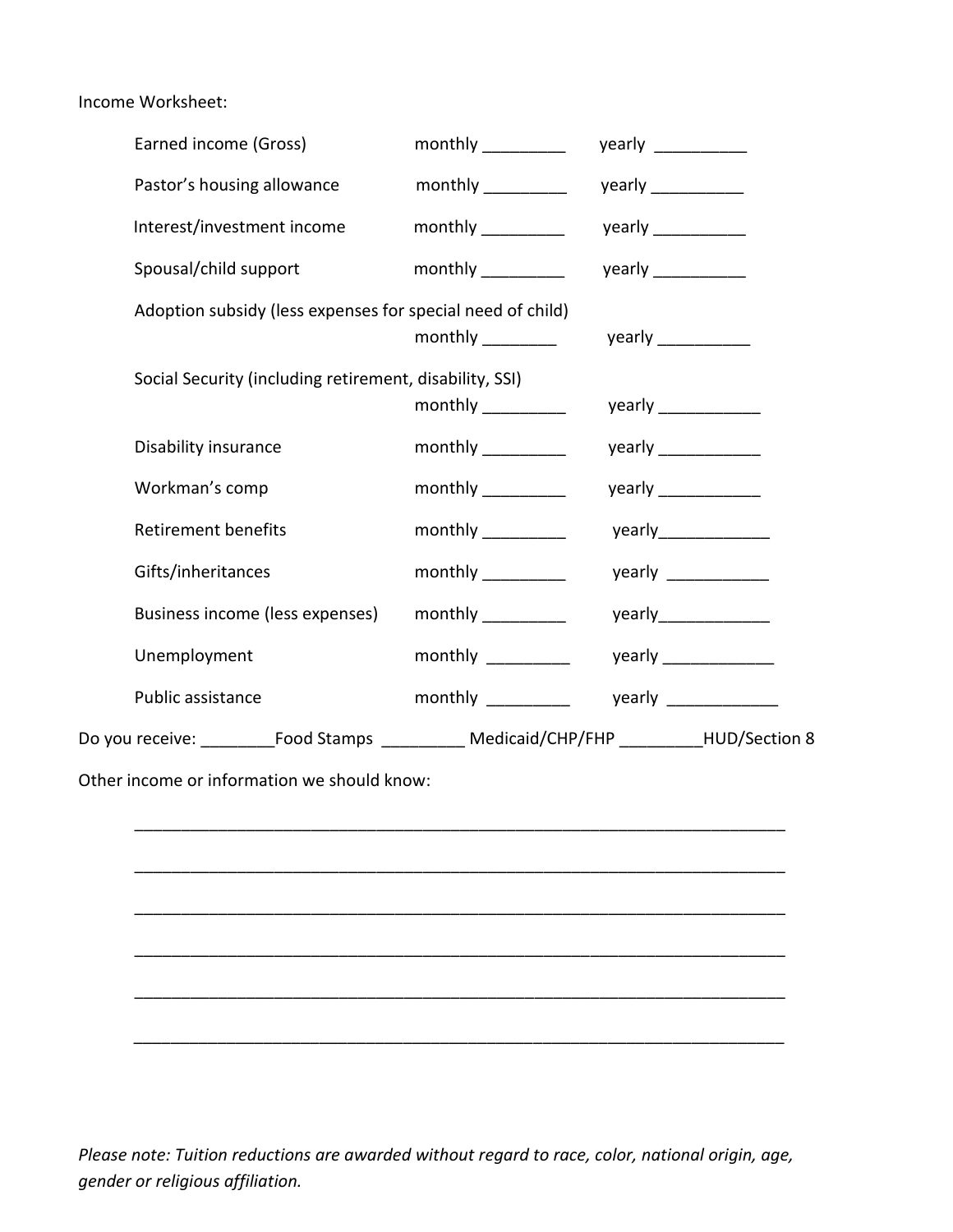## **VARIABLE TUITION COMMITMENT FORM**

In applying for tuition reduction I am initialing next to each statement below indicating my understanding and agreement with the following:

| 1. I have read, understand and agree to the Financial Information section of the NLCS |
|---------------------------------------------------------------------------------------|
| Student/Parent Handbook.                                                              |

- \_\_/\_\_ 2. I understand that my child/children will not be able to attend classes until registration fees have been received and a payment agreement is reached.
- 1. All agree to immediately communicate with NLCS if there are any changes in my financial situation so that further arrangements can be made. I understand that failure to do so will cause my account to become delinquent and, in addition to my account being turned over to a collection agency, my child's attendance at NLCS may be terminated.
- $\frac{1}{4}$ . I understand that it is MY responsibility as a parent to see that my child's attendance at NLCS is not interrupted due to my noncompliance with the financial policies of the school.
- / 5. I commit to supporting NLCS in the following ways:

\*Volunteer my time and talents as I am able.

- \*Consider joining PAGE (Parent Action Group for Excellence), the Board of Education, or a strategic planning committee (infrastructure, curriculum, etc.).
- \*Considered hosting a foreign exchange student, which pays a monthly room and board stipend to host families.
- \*Refer other families to NLCS as opportunity presents.

| Signed:         |          |      |  |
|-----------------|----------|------|--|
| Father/Guardian | Initials | Date |  |
| Mother/Guardian | Initials | Date |  |